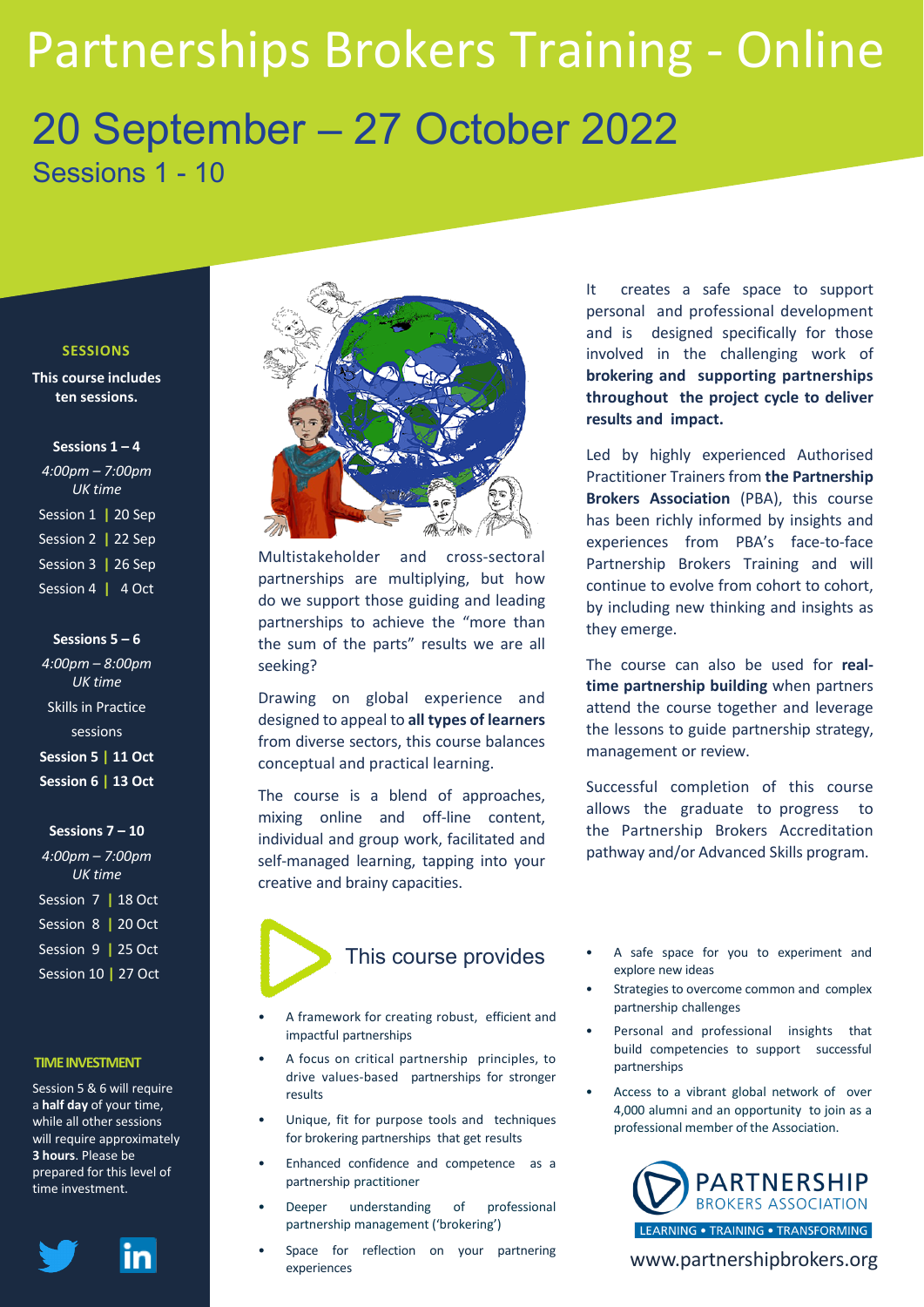# Partnerships Brokers Training - Online 20 September – 27 October 2022 Sessions 1 - 10

*"Before attending the course, I had a rough understanding of what a partnership should look like and what might be important in supporting them. This course, however, opened my eyes to the many layers of a partnership and the various facets of brokering them. It was the first time I got to know a principle-based, elaborated approach to partnerships. The learning will undoubtedly be helpful in my future work."*

Course graduate June - July 2021

**ENQUIRIES training@partnershipbrokers.org**





Active practitioners involved in the management and development of cross sectoral, multi-stakeholder partnerships and is **not** an introductory course. Participants will need to have had some experience working to build effective and innovative collaborations between two or more partners. Past graduates have come from business, the community, government, international development agencies and non-profits

working in and across diverse spheres.



**Admissiontothecourse isby application.**



Further Training Opportunities:

Participants who successfully complete the training will be awarded a Partnership Brokers Association certificate and granted access to a global network of over 4,000 professional alumni. PBA alumni are eligible to apply for **Advanced Practice** training, and the globally-recognized mentored program leading to professional qualification as an **Accredited Partnership Broker**.

## Partnership Brokers Association

The Partnership Brokers Association, established in 2003, is the international professional body and training resource for those **managing and developing partnership processes**. PBA's training work is informed and regularly updated in consultation with international practitioners.

**PBA is dedicated to promoting professionalism and integrity in brokering multi-stakeholder partnership for sustainable change and impact by:**

- Elevating partnering knowledge and practice so that collaborations can become truly transformational
- Supporting partnership brokers to take a principled and skilled approach to reach the highest standards of partnership excellence
- Promoting the critical importance of the partnering process for decision makers in all sectors to achieve ambitious results

## Application & Fees

The fee for the training is £1,500. This includes tuition costs, background reading materials, copies of all the training material. Your place on the course will be secured only when full payment has been received.

Please apply: **www.bit.ly/PBAtraining**



www.partnershipbrokers.org